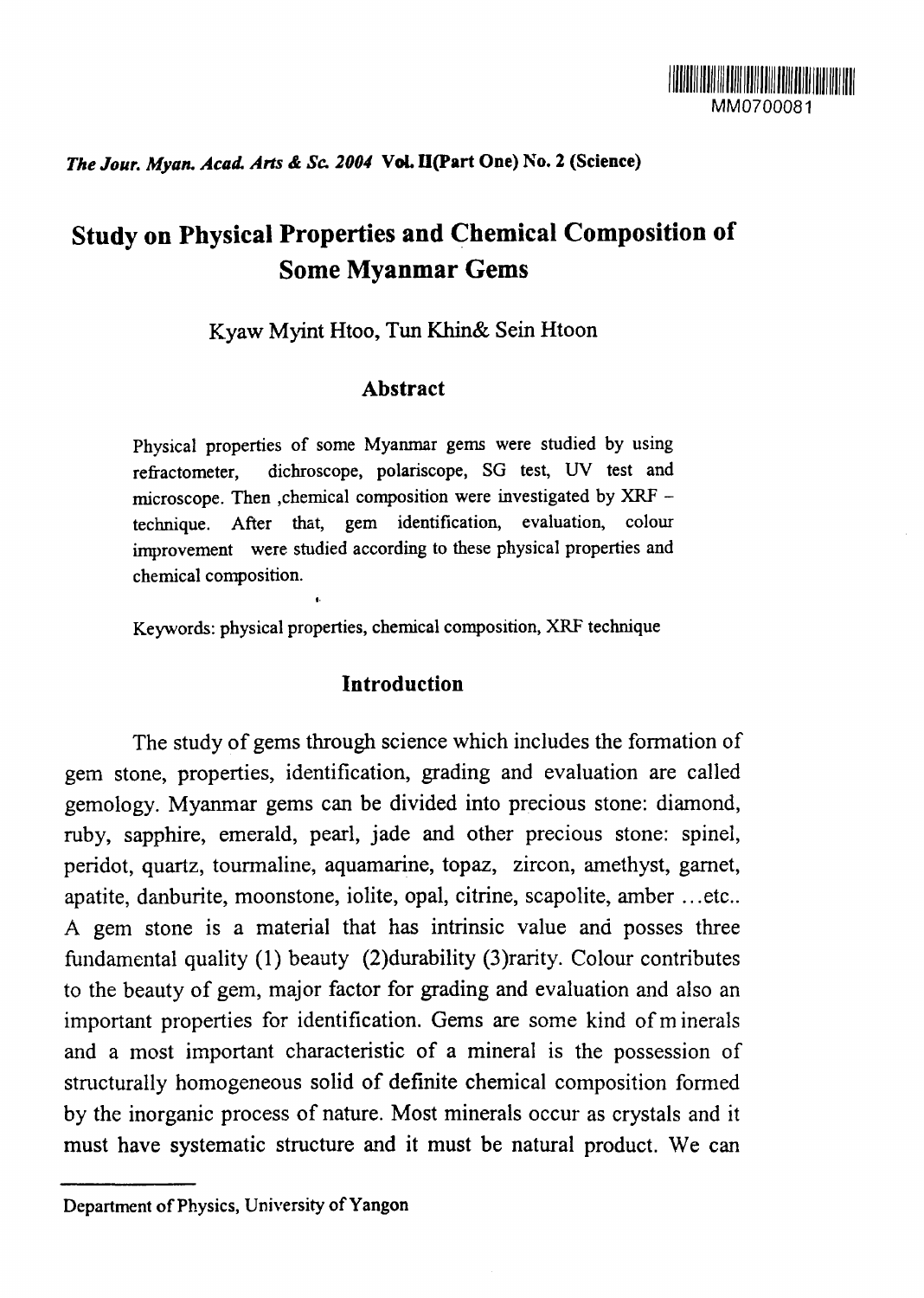study the gems according to the chemical composition and physical properties such as crystal system, colour, refractive index, double refraction (Birefringence), doubling of back facet edges, dichroism and pleochroism, absorption spectrum, specific gravity, hardness, luster, dispersion or fire, fluorescence and phosphorescence.

# **Experimental**

This research work was done at universitie's research centre and gem laboratory, geology department, YU. The physical properties of some Myanmar gem were studied by using refractometer, dichroscope, polariscope, chelsea colour filter, ultra-violet light, specific gravity test, hand len and microscope. Laboratory technique in gemology are x - ray method: radiographic technique, x- ray diffraction technique; spectrometric methods: infra-red spectrometer, uv- spectrometer; thermal conductivity meter; reflectance meter and scanning electron microscopy. The FTIR spectrophotometer test is a practical and effective method for detecting most type B jadeite which after acid bleaching are impregnated with resin to fill up cracks and to improve transparency. Accurate scientific tests will safeguard consumers as well as the industry. So far, spectrophotometry is the single most reliable non-destructive test for identifying, type B jadeite Then, the chemical composition of some Myanmar gems were, investigated by shimatsu ED700.

# **Result and discussion**

We can identify gem quality according to physical properties: crystal system, colour, refractive index, double refraction, doubling of back facet edges, specific gravity, hardness, luster, dispersin, uv test and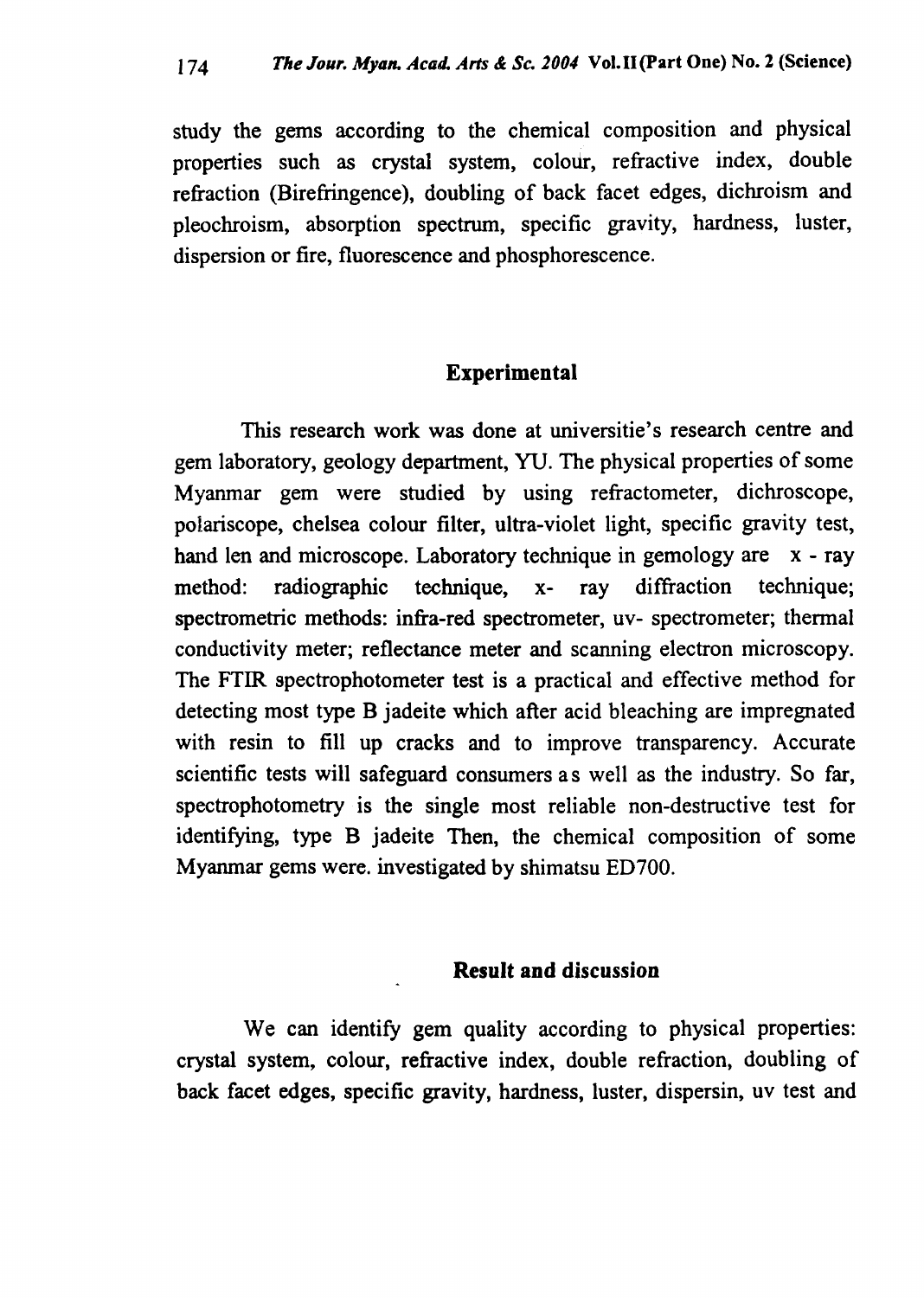inclusion. Inclusion are particle of solid, liquid or gaseous material enclosed within a gemstone. The nature of such inclusions provides a powerful clue to the origin of the stone, and enables natural stone to be distinguished from their synthetic counterparts.

| Gem                    | Ruby      | Sapphire   | Spinel                       | Peridot                 | Jade      |
|------------------------|-----------|------------|------------------------------|-------------------------|-----------|
| Crystal<br>system      | Trigonal  | Trigonal   | Cubic                        | Orthorhombic Monoclinic |           |
| Colour                 | Red       | Blue,      | Red, Orange,<br>Yellow green |                         | White,    |
|                        |           | Colourless | Violet, etc                  |                         | Green,    |
|                        |           |            |                              |                         | Pink      |
| <b>RT</b>              | 1.76-1.77 | 1.76-1.77  | 1.715                        | 1.654-1.690             | 1.67      |
| <b>DR</b>              | 0.008     | 0.008      |                              | 0.036                   |           |
| <b>DBF</b>             |           |            |                              | strong                  |           |
| <b>SG</b>              | 3.99      | 3.99       | 3.58-3.61                    | 3.34                    | 3.33      |
| H <sub>N</sub>         | 9         | 9          | 8                            | 61/2                    | $6.5 - 7$ |
| Laster                 | Vitreous  | Vitreous   | Vitreous                     | Vitreous                | Vitreous  |
| Dispersion             |           | 0.018      | 0.020                        |                         |           |
| $\mathbf{U}\mathbf{V}$ | glow      | Faint glow | Faint glow                   | glow                    | inert     |
| $(\text{long})$        |           |            |                              |                         |           |
| Test<br>(short)        | inert     | inert      | inert                        | inert                   | inert     |

Table 1. Physical properties of some Myanmar gems

We can also identify roughly according to the major chemical composition.

**Ruby and Sapphire** -  $AI<sub>2</sub>O<sub>3</sub>$ **Spinel - MgO.Al2O<sup>3</sup>** Peridot - (Mg,Fe)<sub>2</sub>SiO<sub>4</sub> **Jadeite - NaAl ( Si2O6 )**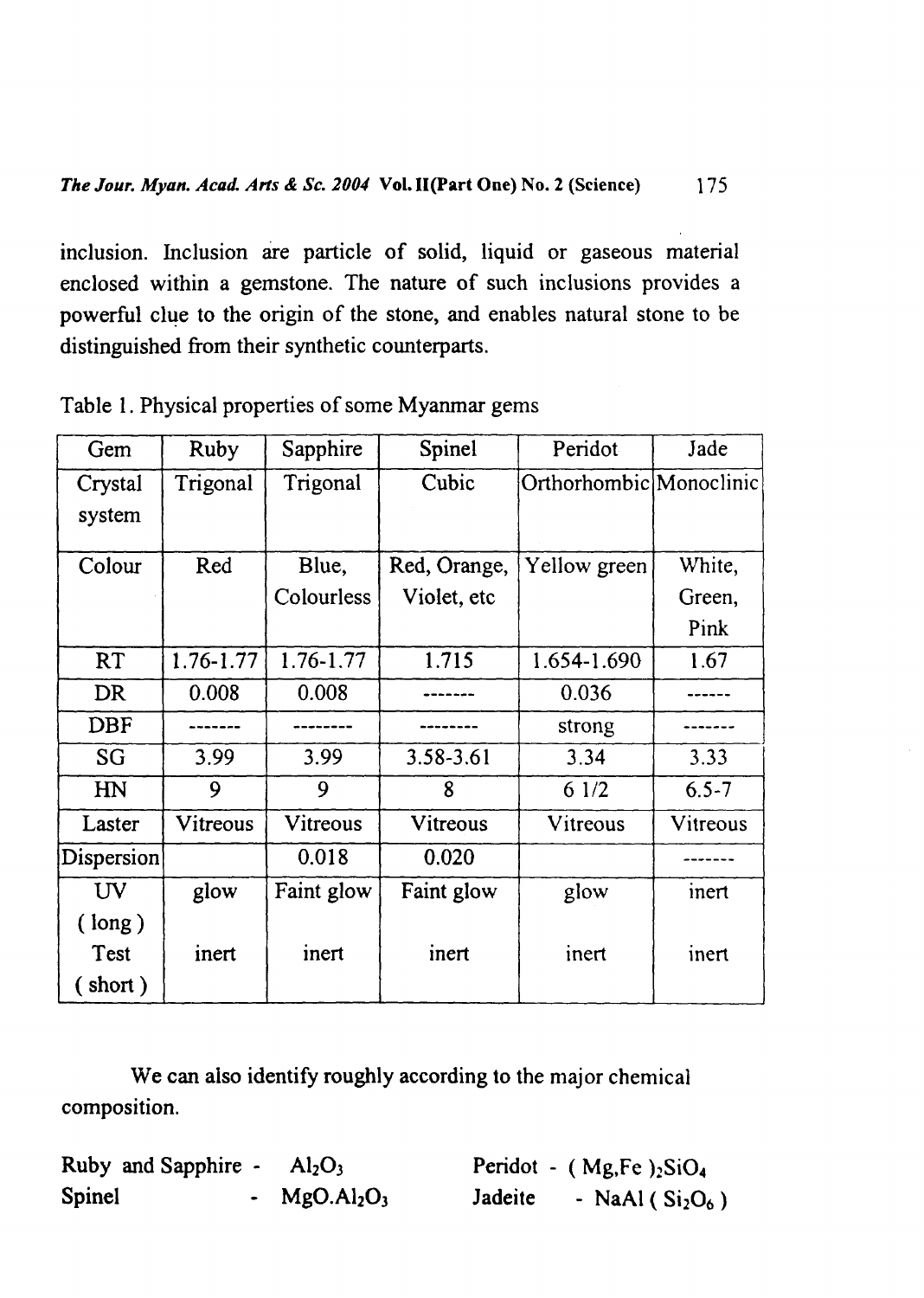Purest  $A1_2O_3$  is colourless (white sapphire), with trace of Cr, colour changes to red, called Ruby. With trace of Fe and Ti, colour changes to blue, called Sapphire. The red colour Spinel contains higher content of  $Cr_2O_3$ . Colourless Spinel contains major amount of  $Al_2O_3$  and MgO. The orange colour contains higher content of  $V<sub>2</sub>O<sub>5</sub>$  and bluish gray to deep purplish b lue c olour s pinel c ontains higher c ontent of  $F e_2O_3$ . It w as also found that Zn rich sample becomes orange colour and Cr rich sample becomes red colour.

| Element%                       | Ruby    | Ruby      | Sapphire | Spinel | Peridot | Jade   |
|--------------------------------|---------|-----------|----------|--------|---------|--------|
|                                | (Mogok) | (Mirgshu) |          |        |         |        |
| $\rm Al_2O_3$                  | 91.453  | 83.469    | 90.779   | 71.3   |         | 25.529 |
| Fe <sub>2</sub> O <sub>3</sub> | 1.222   | 0.242     | 4.682    | 1.21   | 33.396  | 0.821  |
| SO <sub>3</sub>                | 5.559   |           | 3.849    | 2.549  |         |        |
| SiO <sub>2</sub>               |         | 12.461    |          |        | 36.912  | 54.216 |
| Cr <sub>2</sub> O <sub>3</sub> | 0.819   | 0.976     |          | 0.947  |         | 0.167  |
| CaO                            | 0.790   | 2.434     |          |        |         | 1.319  |
| SrO                            | 0.150   |           |          |        |         |        |
| TiO <sub>2</sub>               |         | 0.215     | 0.401    |        |         |        |
| ZrO <sub>2</sub>               |         |           |          | 0.137  |         |        |
| MgO                            |         |           |          | 10.32  | 27.039  |        |
| ZrO                            |         |           |          | 4.19   |         |        |
| $V_2O_5$                       |         | 0.169     |          | 1.216  |         |        |
| CaO <sub>3</sub>               |         |           |          | 0.125  |         |        |
| NiO                            |         |           |          |        | 2.255   |        |
| MnO                            |         |           |          |        | 0.428   |        |
| Na <sub>2</sub> O              |         |           |          |        |         | 11.113 |

Table 2.'Chemical composition of some Myanmar gems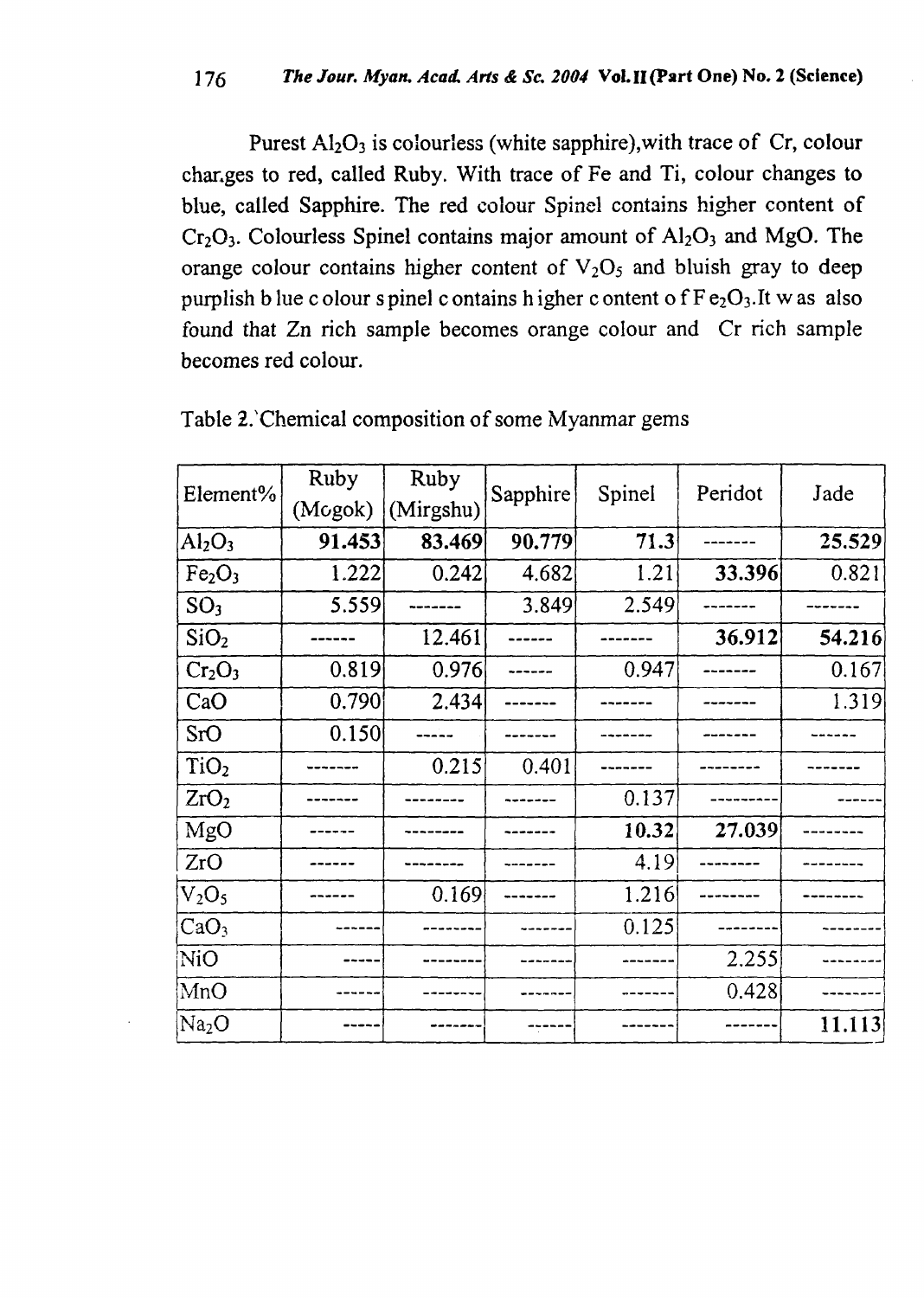| <b>Ultra-voilet test</b> | UV(long) | UV (short)                     |
|--------------------------|----------|--------------------------------|
| Ruby (natural)           | glow     | inert                          |
| Ruby (synthetic)         | glow     | $glow(10 sec)$ phosphorescence |
| Sapphire (natural)       | glow     | inert                          |
| Sapphire (synthetic)     | glow.    | greenish white glow            |
| Spinel (natural)         | inert    | inert                          |
| Spinel (synthetic)       | glow     | faintglow                      |

## **Conclusion**

The experimental results indicate that the physical properties and chemical composition are very useful to identify and evaluate the gems. It is found that with instrument test are very useful and without instrument test are also. Every gem has specific gravity and RI, so we can easily identify according to these value. The overwhelming presence of enhanced gems has been a major worry for the jewellery industry. Known as type B jadeite, enhanced jade looks, feels and reacts to various chemical and chemical test much like natural jadeite. Ironically, type b jadeite has created a saturation in which natural jadeite is mistaken as type B jadeite, making consumer more leery of buying jade. Accurate scientific test will safeguard consumer as well as the industry. X- ray is very useful in the testing of gems and its simulates. The use of direct radiography relies on the fact that different materials have varying degrees of transparency to xray. This assists comparison of diamond and its substitute; diamond are transparent to x- ray, stimulant are not. It is also useful for detecting glass fracture filling in gem. It is also used to examine the effect of diffraction of the ray from the atomic crystal structure planes of material. X- ray diffraction can be used to distinguish between natural and stimulants .Xray are even more dangerous then ultraviolet light , and should never be used except qualified staff under laboratory condition. SEM uses an electron beam to scan the prepared surface of an object. Scattered electron reflections are detected at very high magnification. When you determine the gem stone, it is important to consider that whether the stone is natural